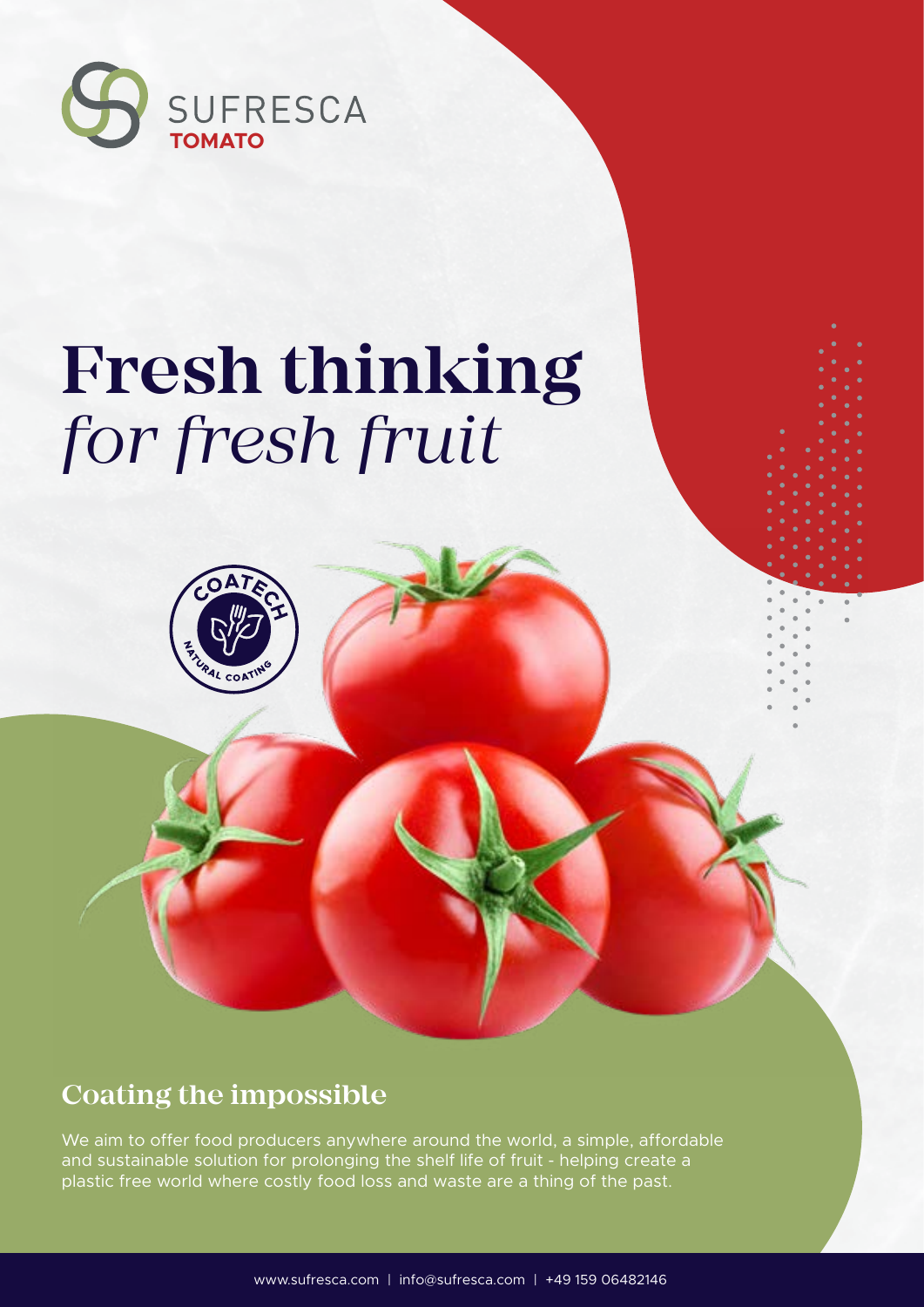## **Natural edible coating**



#### **Water-based emulsion Natural & Biodegradable**

Applied post-harvest at the packinghouse, creating an imperceptible dry coating



#### Suitable for **organic produce**



Made of plant-based additives and naturally occurring organic compounds, our coatings are essentially food



# **Cherry Tomato**

*Trial with cherry tomato exporter*

Ambient Conditions  $21^\circ$ C +2

**UNCOATED G** COATED

#### **Weight Loss**



#### **Shrivelling**



**G**COATED

# **Natural-looking tomato that stays fresh longer**

Sufresca ensures your tomatoes arrive at their destination safely, through the marketplace to consumers. Our coating slows down maturation, weight loss and subsequent degradation and decay, under cold, ambient, and changing conditions.







No taste No odour Transparent









Ultra-thin

No excessive gloss

No texture

UNCOATED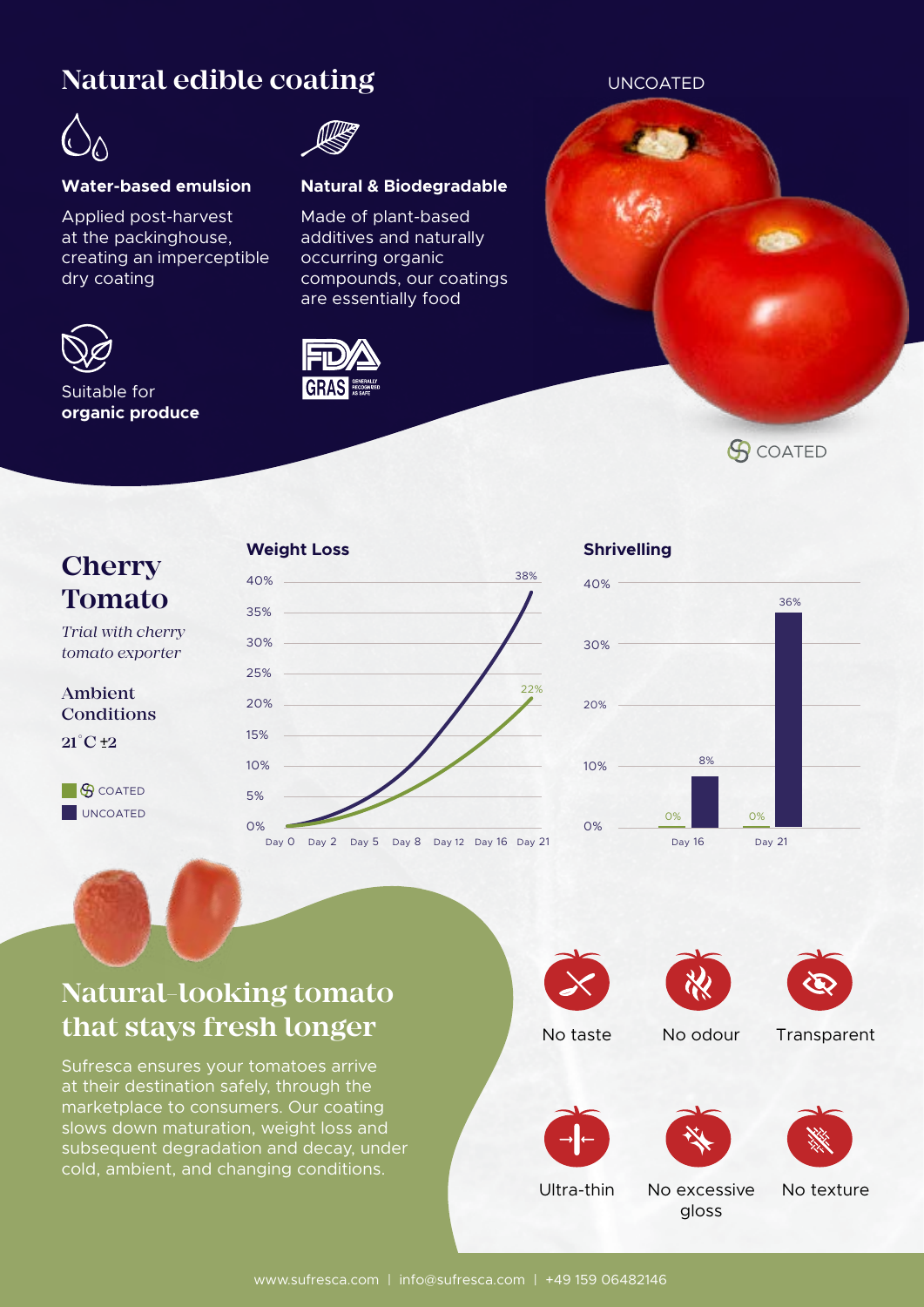

#### **Easy to use**

Sufresca requires no specialized equipment and dries quite fast. Any application line such as those commonly used for waxing or washing, will do. Our coating can be easily implemented in any packinghouse, big or small, anywhere in the world.

# **Typical application line commonly used**



**Spraying & Brushing Drying** 

even at an ambient temperature

### **How does it work?**

Based on our novel **COATECH**  technology, Sufresca partially seals the skin to allow optimal exchange of gases between the fruit and the environment, such as oxygen, carbon dioxide and water vapor. This means that the tomato's internal atmosphere is modified to slow down postharvest natural processes, while avoiding the impairing effects of over-sealing.

> Controlled -Respiration  $\leftarrow$

Moisture stays in